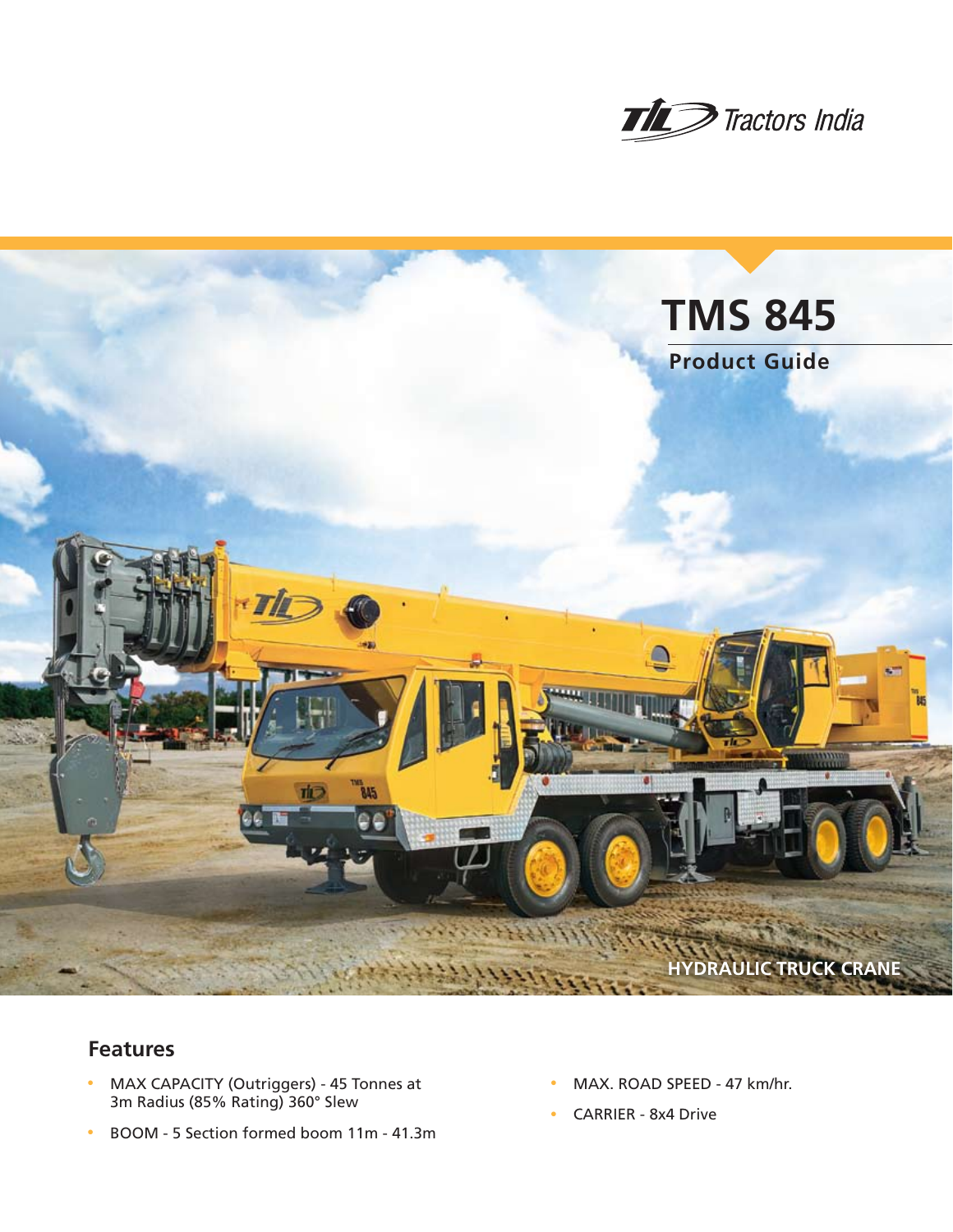### **BOOM**

5-section, telescopic, formed, full power, sequencedsynchronized boom. Fabricated from high strength low alloy steel plates. Telescopic sections slide on adjustable and replaceable low friction wear resistant pads.

Telescoping Range: 11m - 41.3m

Maximum Tip Height: 44m

#### **BOOM NOSE**

Five nylatron sheaves mounted on heavy duty tapered roller bearings with removable pin-type rope guards.

#### **BOOM ELEVATION**

Single double acting hydraulic cylinder with integrated holding valve.

#### **BOOM ANGLE**

Maximum 78°, Minimum -1.5°

# **SUPERSTRUCTURE FRAME**

Fabricated from high tensile steel plates and sections.

#### **SLEW SYSTEM**

Ball bearing swing circle with 360° continuous rotation. Planetary "Glide-Swing" with foot applied multi-disc wet brake. Spring applied hydraulically released parking brake. Mechanical house lock operated from cab. Free slew facility provided.

#### **SLEW SPEED**

Limited to 2 rev./min. (Un-laden) for controlled operation.

#### **HOIST SYSTEM**

Power up and down, equal speed, planetary reduction with integral automatic spring applied multi disc brake on grooved hoist barrel. Hoist drum fitted with third wrap indicator.

Maximum Single Line Pull: 1st layer - 7950kg, 2nd layer - 7250kg, 3rd layer - 6700kg, 4th layer - 6200kg Non Spin Hoist Rope: 19mm (3/4") dia & length 182m Maximum Permissible Line Pull: 6500kg Line Speed: 90m/min. (Un-laden) - Top layer

### **HOOK-BLOCK**

50T, 4 sheaves.

#### **COUNTER WEIGHT**

6000kg pinned with superstructure.

### **CRANE CONTROLS**

Joystick controls are in operator's cab for slewing, telescoping, hoisting and derricking with independent or simultaneous operation of crane motions.

#### **HYDRAULIC SYSTEM**

Pump - 3 Sec gear pump driven through gear box PTO Engine driven steering pump.

Valves - 3 nos. Over centre control valves with built-in pressure relief.

Filter - Return line type, full flow with by pass protection and service indicator. Replaceable cartridge.

Reservoir - 715 liters capacity fitted with filter, external sight gauge, clean out access, strap mounted to frame.

Oil Cooler - Remote mounted, thermostatically controlled electric motor driven fan.

### **LOAD MOMENT INDICATOR & ANTI-TWO BLOCK SYSTEM**

Electronic load moment indicator system with audiovisual warning & control lever lock out indicates electronic display of boom angle, length, radius, relative load moment, permissible load, load indication & warning of impending two block condition. Motion cut off to ensure the safe operation with load for tele, derrick & hoist motions.

#### **SAFETY SYSTEM**

Pendent Limit Switch on boom head for over hoist. Third wrap indicator on hoist barrel to ensure 3 turns of rope on hoist drum. Hydraulic relief valves to protect pumps and structures from excessive pressure. Lock and counter balance valves fitted on derrick, telescopic and outrigger cylinders to sustain rams in the event of hydraulic failure.

#### **OPERATOR'S CAB**

Totally enclosed steel construction, full vision type, windows fitted with toughened safety glass including front windscreen. Adjustable operator's seat, cab interior light, electric fan, electric horn, electric windshield wiper and lockable sliding door. Ergonomically designed cab and controller layout to give fatigue free comfort to the operator.

### **OPTIONAL EOUIPMENT**

10.1m Fixed Swing Away Extension Auxiliary Hoist Single Sheave Hook Block Fire Extinguisher Rotating Beacon Lamp Spark Arrestor Headache Ball Air-Conditioned Cabin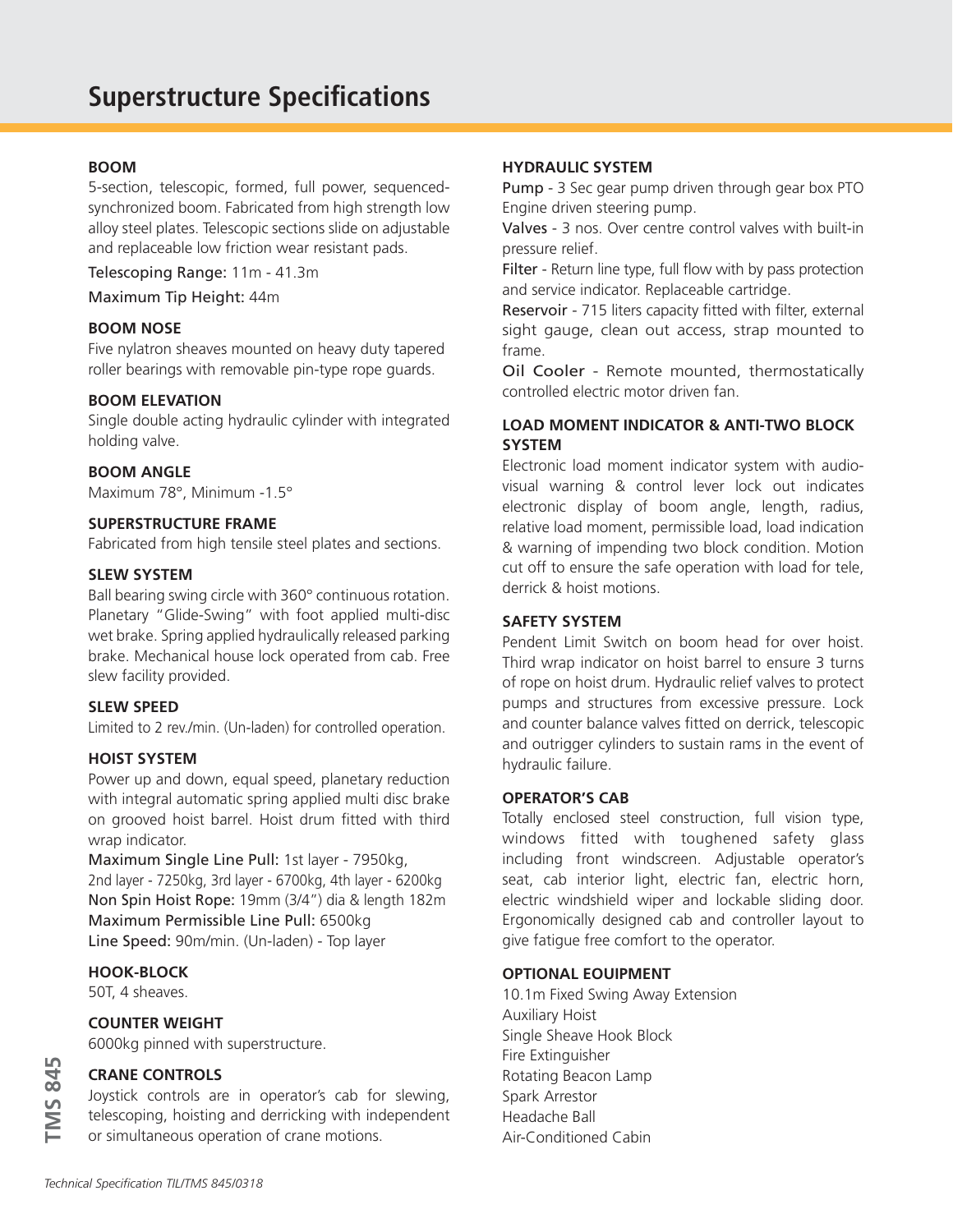

WORKING RANGE DIAGRAM (BOOM DEFLECTION NOT SHOWN)

OPERATING RADIUS FROM AXIS OF ROTATION IN METRES

**IMS 845 TMS 845**

NOTE: The above heights of lift and boom angles are based on a straight (unladen) boom and allowance should be made for boom deflections obtained under laden conditions.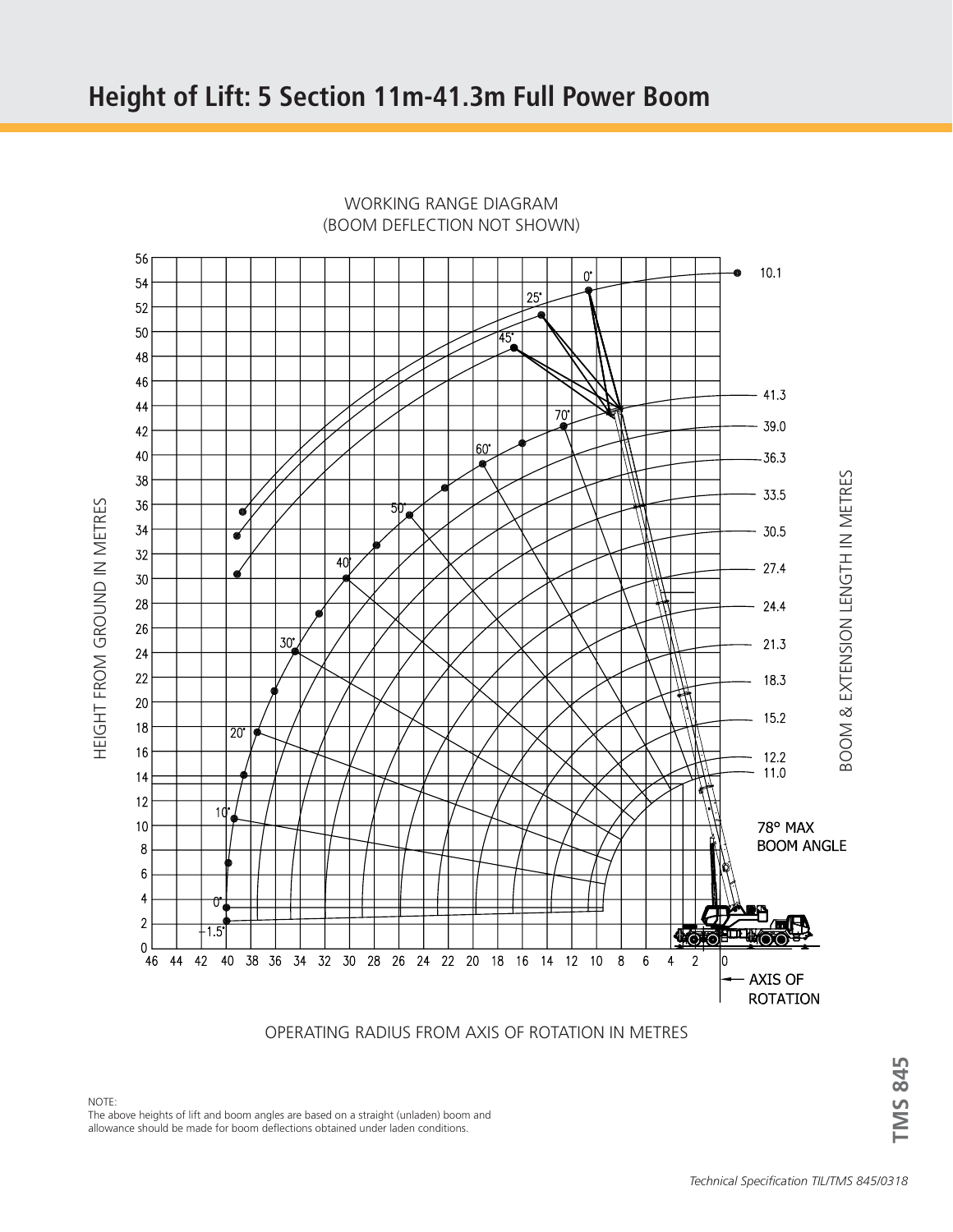# **Lifting Capacities (Metric) 85% Rating 5 Section Boom Duties (in Kilograms)**

|  | Main Boom Duties on Outriggers Fully Extended - Full 360° Slew |  |  |
|--|----------------------------------------------------------------|--|--|
|  |                                                                |  |  |

| Radius        | Main Boom Length (in Meters)<br>in |       |       |       |       |       |       |      |      |      |      |      |
|---------------|------------------------------------|-------|-------|-------|-------|-------|-------|------|------|------|------|------|
| <b>Meters</b> | 11.0                               | 12.2  | 15.2  | 18.3  | 21.3  | 24.4  | 27.4  | 30.5 | 33.5 | 36.3 | 39.0 | 41.3 |
| 3.0           | 45000                              | 36525 | 30500 |       |       |       |       |      |      |      |      |      |
| 3.5           | 41000                              | 36050 | 29475 | 25425 |       |       |       |      |      |      |      |      |
| 4.0           | 36425                              | 34250 | 28375 | 24700 |       |       |       |      |      |      |      |      |
| 4.5           | 31950                              | 31875 | 27325 | 23625 | 20500 |       |       |      |      |      |      |      |
| 5.0           | 28950                              | 29175 | 26100 | 22550 | 19650 |       |       |      |      |      |      |      |
| 6.0           | 23425                              | 23625 | 23550 | 20375 | 17675 | 15625 | 14225 |      |      |      |      |      |
| 7.0           | 19600                              | 19850 | 20050 | 18875 | 16500 | 14375 | 13125 | 9525 | 8320 |      |      |      |
| 8.0           | 14675                              | 16700 | 16925 | 17050 | 15000 | 13125 | 12000 | 9525 | 8060 | 7750 |      |      |
| 9.0           |                                    | 14250 | 13900 | 13650 | 13200 | 12100 | 10900 | 9525 | 7265 | 6900 | 6200 | 5000 |
| 10.0          |                                    | 9285  | 11100 | 10900 | 11350 | 11000 | 9750  | 9050 | 6595 | 6200 | 5000 | 4300 |
| 12.0          |                                    |       | 7400  | 7250  | 7650  | 8000  | 8300  | 7350 | 5530 | 5000 | 4300 | 3500 |
| 14.0          |                                    |       |       | 4900  | 5350  | 5700  | 5925  | 6150 | 4720 | 4300 | 3500 | 3000 |
| 16.0          |                                    |       |       | 3250  | 3725  | 4000  | 4325  | 4525 | 4080 | 3750 | 3000 | 2750 |
| 18.0          |                                    |       |       |       | 2500  | 2850  | 3100  | 3325 | 3480 | 3000 | 2750 | 2400 |
| 20.0          |                                    |       |       |       |       | 1950  | 2200  | 2400 | 2550 | 2650 | 2400 | 2200 |
| 22.0          |                                    |       |       |       |       | 1100  | 1400  | 1650 | 1825 | 1940 | 2000 | 2000 |
| 24.0          |                                    |       |       |       |       |       | 750   | 1000 | 1200 | 1300 | 1400 | 1500 |
| 26.0          |                                    |       |       |       |       |       |       | 500  | 650  | 800  | 900  | 1000 |
| 28.0          |                                    |       |       |       |       |       |       |      |      |      | 500  | 500  |

Note : Minimum boom angle 0 degree for 41.3 meter boom length (no load) at over rear only

WARNING - Do not derrick-up from 0 degree boom angle if boom length is more than 33.5 meter

### **10.1m Fixed Offset Extension - 360° Duties in Kilograms**

| Radius      | 10.1m length |            |            |  |  |  |  |  |
|-------------|--------------|------------|------------|--|--|--|--|--|
| (in Meters) | 0° Offset    | 25° Offset | 45° Offset |  |  |  |  |  |
| 12.0        | 3875         |            |            |  |  |  |  |  |
| 14.0        | 3875         |            |            |  |  |  |  |  |
| 16.0        | 3875         | 3375       |            |  |  |  |  |  |
| 18.0        | 3780         | 3260       | 2965       |  |  |  |  |  |
| 20.0        | 3170         | 3005       | 2840       |  |  |  |  |  |
| 22.0        | 2420         | 2390       | 2300       |  |  |  |  |  |
| 24.0        | 1820         | 1790       | 1700       |  |  |  |  |  |
| 26.0        | 1310         | 1280       | 1200       |  |  |  |  |  |
| 28.0        | 890          | 860        | 770        |  |  |  |  |  |
| 30.0        | 530          | 500        | 420        |  |  |  |  |  |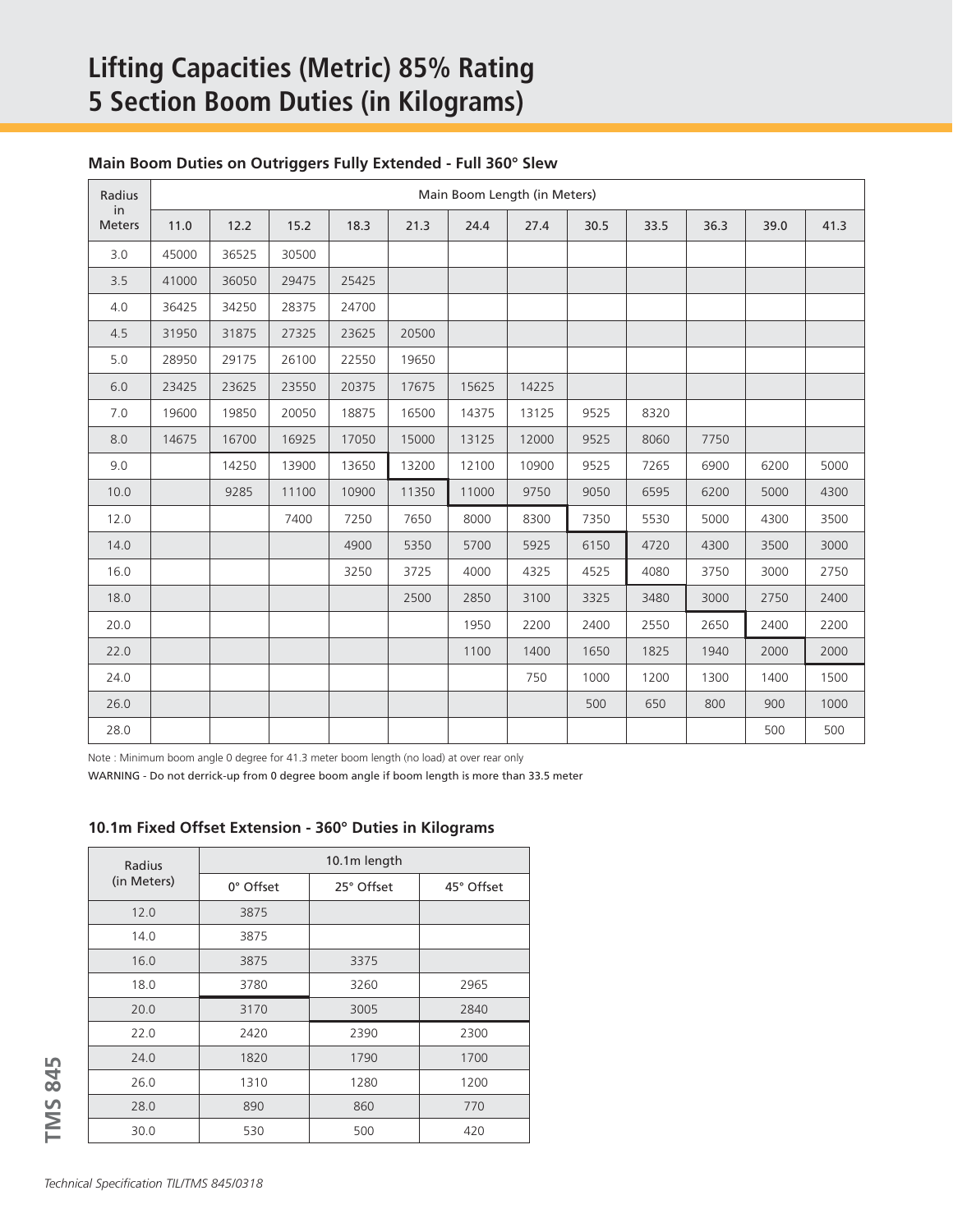| <b>Weight Reductions For Load Handling Devices</b> |  |  |  |  |
|----------------------------------------------------|--|--|--|--|
|----------------------------------------------------|--|--|--|--|

| <b>Auxiliary Boom Nose</b>    | 59 kg.    |  |  |  |  |  |  |
|-------------------------------|-----------|--|--|--|--|--|--|
| Hook Blocks and Headache Ball |           |  |  |  |  |  |  |
| 50 MT 4 Sheaves               | **426 kg. |  |  |  |  |  |  |
| 15 MT 1 Sheave                | **295 kg. |  |  |  |  |  |  |
| 6.8 MT Headache Ball          | **130 kg. |  |  |  |  |  |  |
| 10.1 M Boom Extension         |           |  |  |  |  |  |  |
| Stowed (Boom Extension)       | *470 kg.  |  |  |  |  |  |  |
| Erected (Boom Extension)      | *2195 kg. |  |  |  |  |  |  |

### **Hookblock Capacities and Weights- Tonnes**

| No of Falls                                                                         |    |    |      |           |    |       |     |
|-------------------------------------------------------------------------------------|----|----|------|-----------|----|-------|-----|
| Permissible Load                                                                    | 50 | 44 | 37.7 | 31.5 25.2 | 19 | 12.75 | 6.5 |
| Weight of Hook block   0.426   0.426   0.426   0.426   0.426   0.426   0.295   0.13 |    |    |      |           |    |       |     |

\*Reduction of main boom capacities

\*\* Refer to the rating plate for actual weight.

### **Notes for Lifting Capacities**

WARNING: THIS CHART IS ONLY A GUIIDE. The Notes below are for illustration only and should not be relied upon to operate the crane. The individual crane's load chart, operating instructions and other instruction plates must be read and understood prior to operating the crane.

- 1 All rated loads have been tested to meet minimum requirements of IS: 4573-1982 Specification for Power Driven Mobile Cranes, and do not exceed (85% of the tipping load on outriggers as well as on rubber) as determined by SAE J765 OCT 80 Crane Stability Test Code.
- 2 The weight of hook-block, slings and all similarly used load handling devices must be added to the weight of the load. When more than minimum required reeving is used the additional rope weight shall be considered part of the load.
- 3 Capacities appearing above the bold line are based on structural strength and tipping should not be relied upon as a capacity limitation.
- 4 All capacities are for crane on firm, level surface. It may be necessary to have structural supports under the outrigger floats or tyres to spread the load to a larger bearing surface.
- 5 When either boom length or radius or both are between values listed, the smallest load shown at either the next larger radius or boom length shall be used.
- 6 For outrigger operation, all outriggers shall be fully stretched & jacks extended to raise tyres free of the ground & the slew plinth becomes horizontal before raising the boom or lifting loads.
- 7 The machine is equipped with front jack, the front jack cylinder shall be set along with the four outriggers.
- 8 Tyres shall be inflated to the recommended pressure. Damaged tyres are hazardous for safe operation of crane.
- 9 Lifting over-side on rubber is not permitted Outrigger beams must be fully extended and stabilizers properly set when rotating super structure over the side.
- 10 Load ratings are based on freely suspended loads. No attempt shall be made to move a load horizontally on the ground in any direction.
- 11 Do not travel with crane boom extension or jib erected.
- 12 Handling of other equipment with the boom is not authorized except with equipment furnished and installed by TIL Ltd.
- 13 10.1m Fixed Extension length may be used for single line lifting service only.

WARNING: 10.1m Fixed offsetable boom extension. For main boom length greater than 33.5m with 10.1m fixed boom extension in working position, the boom angle must not be less than 40°, since loss of stability will occur causing a tipping condition. The boom angle is not restricted for main boom length equal to or less than 33.5m. This warning also applies for boom extension erection purposes.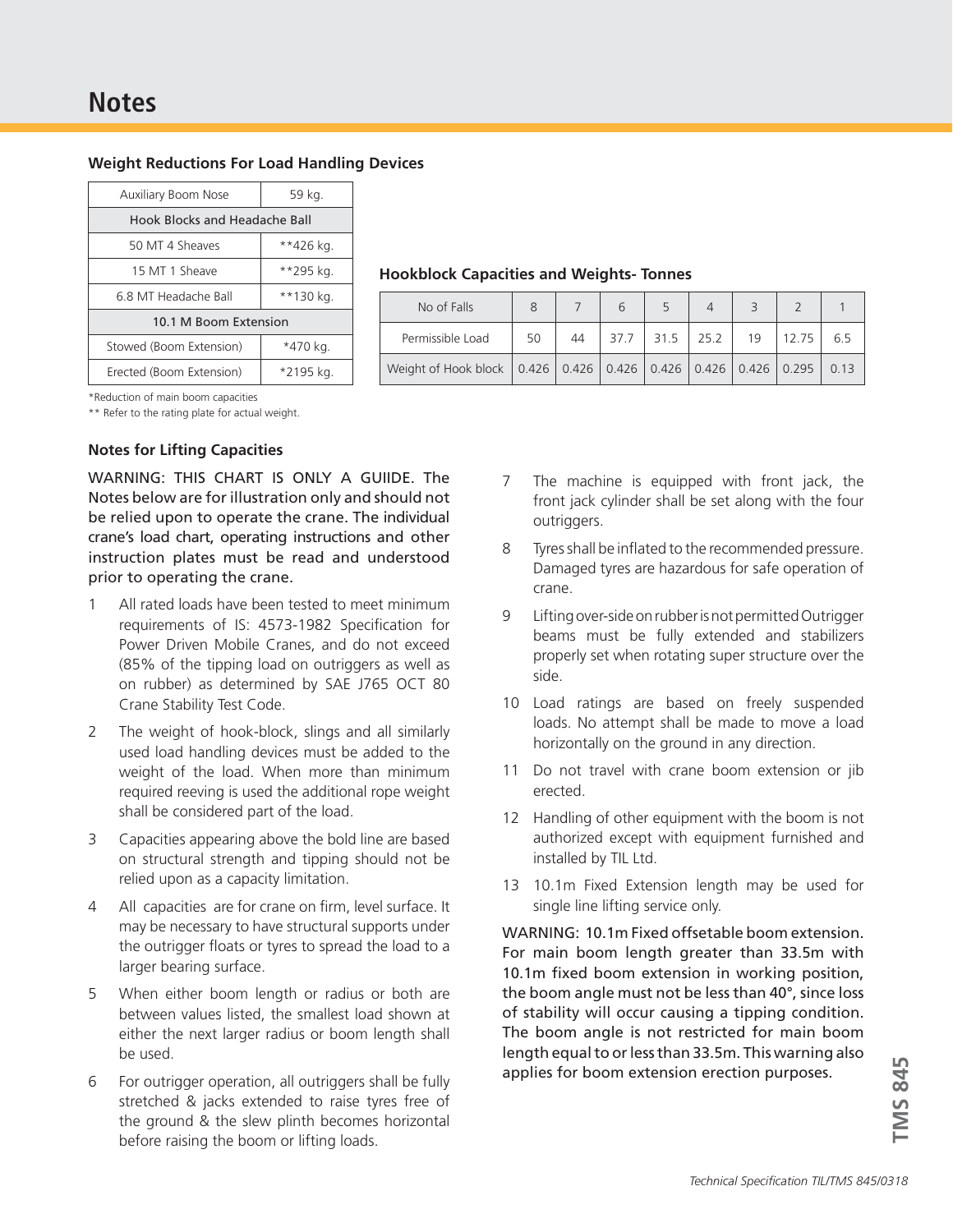# **CARRIER**

8x4 wheel right hand drive, purpose built heavy duty carrier frame of torsion box section with integral front & rear outrigger housing fabricated from high strength steel plates and sections.

### **OUTRIGGERS**

Hydraulically operated outrigger system comprising four independently controlled hydraulic telescopic horizontal beams with vertical jacks for over side & over rear operation. Plus one vertical hydraulic jack mounted under front of carrier to permit 360° lifting duties. Outrigger hydraulic jacks are fitted with positive lock valves. Easy fit outrigger feet are provided with stowage facility on carrier.

# **OUTRIGGER CONTROLS**

Located in the superstructure cab on front dash panel, requires two hand operation. Crane level indicator adjacent to controls.

### **ENGINE**

Ashok Leyland H6 Series, 165 kW @ 2500 RPM, Max. Torque : 800 Nm @ 1700 – 1900 RPM, Emission : BS III CEV

# **CLUTCH**

Dry single plate hydraulically operated.

### **GEAR BOX**

ZF Synchromesh, 9 forward & 1 reverse speed obtained via a single lever control.

### **DRIVE CONFIGURATION**

8x4

### **AXLES**

Front Axle – 2 beam type non-drive steer axles, leaf spring mounted in tandem.

Rear Axle – 2 Heavy duty, fully floating type with hub reduction, twin axle. Air operated inter-axle differential lock. Mounted on specially designed rocker beam to allow maximum articulation on uneven ground.

# **STEERING**

Front axles, mechanical with hydraulic power assist controlled by steering wheel from driver's cab.

# **BRAKES**

Service – Air operated on all wheels by means of foot operated pedal in driver's cab.

Parking – Flick-valve operated, spring actuated pneumatically released brake on trailing front axle and leading rear axle.

# **FUEL TANK**

Capacity – 300 liters

### **WHEELS & TYRES**

Tyres 11.00 x 20 - 16PR or 11.00R20 - 16PR single on front axles and twins on rear axles. Spare wheel (one) provided for front axle.

### **DRIVER'S CAB**

Two man design, steel construction full width cab with electric fan, interior light, horn, operating windows fitted with toughened glass. Two lockable doors, electric windscreen wiper in front of windscreen. Upholstered and adjustable operator's seat. Automotive controls, including steering wheel, pedals for clutch, brake and accelerator.

### **INSTRUMENTATION**

Air pressure gauge, engine oil pressure gauge, fuel gauge, water temperature gauge, speedometer, voltmeter, tacho-hourmeter, warning lights and switches for control.

### **ELECTRICAL EQUIPMENT**

24-Volt starting and lighting system includes two combined dipping head lamps, side, rear and stop lamp, flashing direction indicator.

### **TOOL BOX**

Tool kit for normal maintenance.

#### **MAXIMUM SPEED**

47 km/hr.

# **GROSS VEHICLE WEIGHT AND AXLE LOADS (approx)**

Front Axles – 14,930 kg Rear Axles  $-24,560$  kg GVW – 39,490 kg

Optional Weights (approx.) Fixed Lattice : 1000 kg Auxiliary Hoist : 700 kg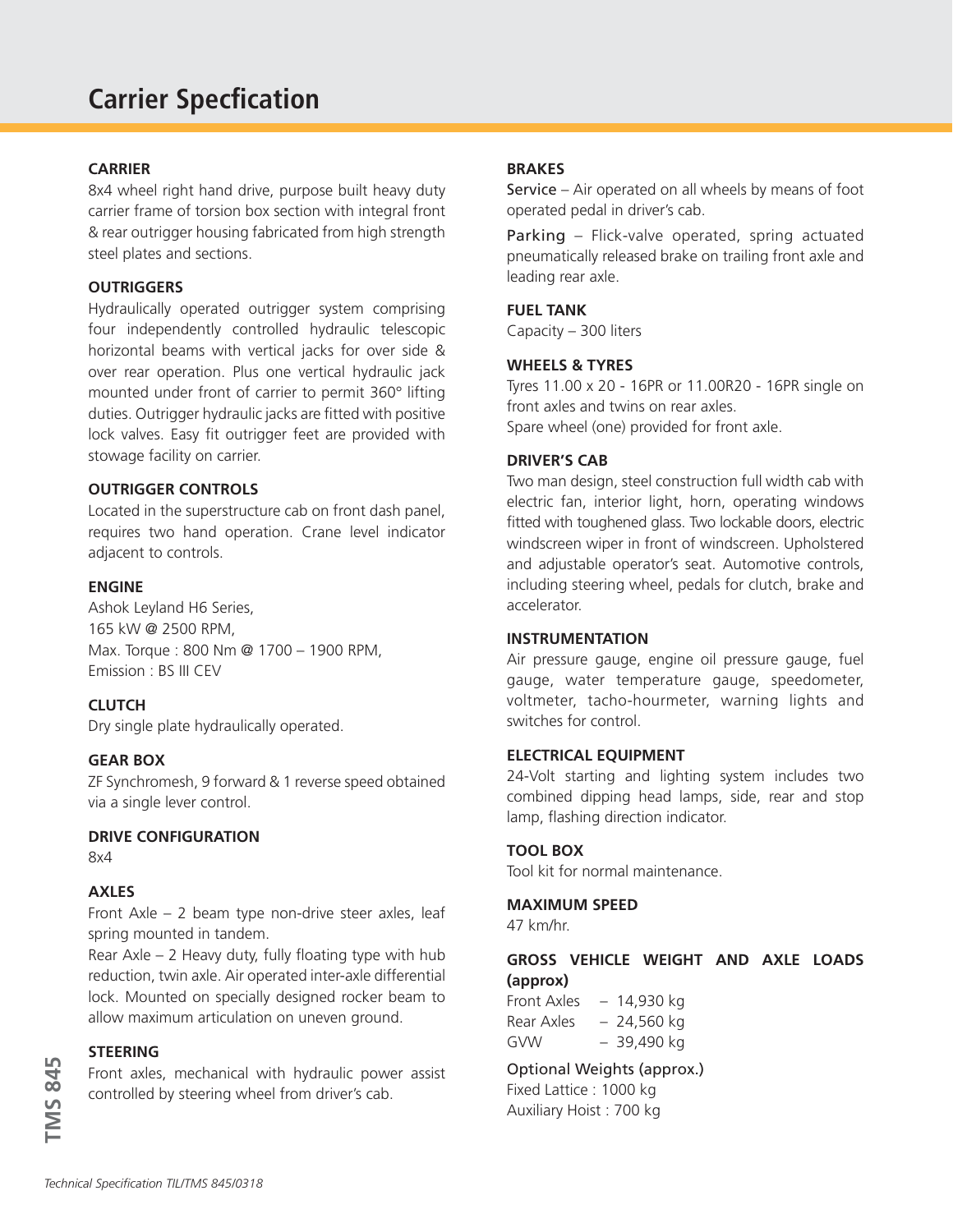



Dimensions in mm

10845

5690

2642

2928

2513

1346

E OF ROTATION

3098

 $475$